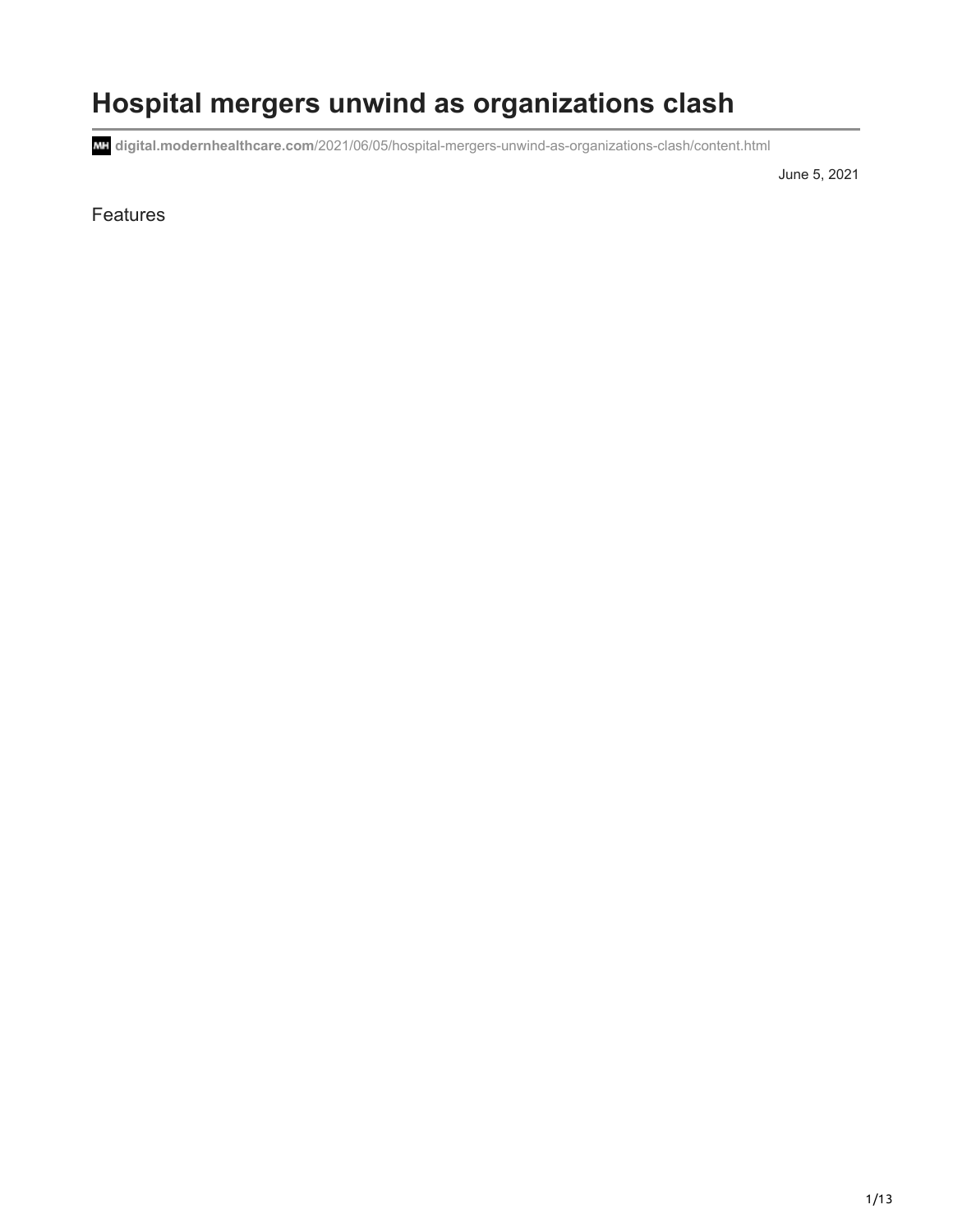

GETTY IMAGES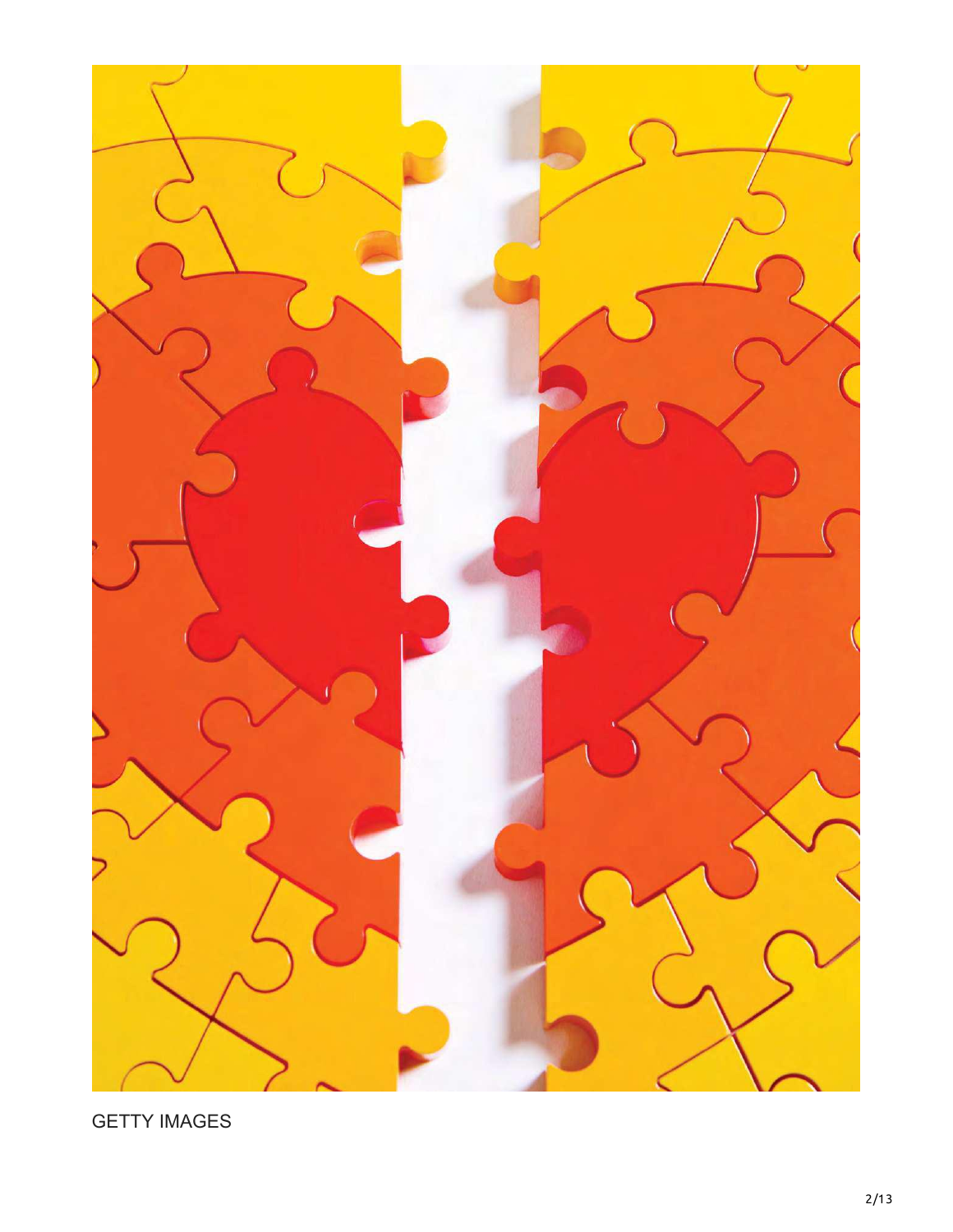**Features** 

CONSOLIDATION CASUALTIES

BY ALEX KACIK

### **BUSINESS STRATEGY**

Hospital mergers and acquisitions are often imbued with the promise that they will transform healthcare. But executives spend less time on the process and consequences of unwinding if the deal sours.

Several notable hospital transactions have fallen apart over the past year, as the acquired hospital or system claims that expectations weren't met, cultures clashed, executive turnover disrupted operations, performance declined or the hospital's autonomy was stripped. The separations can drag operations for years as they divert resources from patient care.

"These unwinds have implications across nearly every facet of an organization's operations, from governance, to finance, to IT, to branding, to credit ratings," said Ian Spier, director of healthcare public finance at Wells Fargo Securities. "In some cases, they have to reestablish end-to-end administrative and back-office functions to facilitate and support care delivery that can be quite complicated."

Newport Beach, Calif.-based Hoag Memorial Hospital Presbyterian and Renton, Wash. based Providence are amid a legal battle to dismantle their 2013 merger as Hoag argues that Providence didn't hold up its end of their population health initiative. After being part of Ascension for 18 years, St. Mary's Healthcare in Amsterdam, N.Y., split from the St. Louisbased chain last year because St. Mary's said it has been paying more into Ascension than it was receiving.

Yakima (Wash.) Valley Memorial Hospital separated from Seattle-based Virginia Mason Medical Center last year after CHI Franciscan and Virginia Mason pursued a merger. Egg Harbor Township, N.J.-based AtlantiCare and Danville, Pa.-based Geisinger Health agreed to a divorce last year after both parties sued each other for breaching the terms of their 2015 agreement. The separation was complicated by \$62.5 million that Geisinger invested in AtlantiCare.

"I'm surprised by how many people in similar situations have reached out to me. This is a conversation wanting to be had in the industry for a long time," said Robert Braithwaite, CEO of Hoag Memorial. "Some institutions, advisers and healthcare think tanks are talking about this counter trend to mergers and acquisitions and realize it needs further exploration and support."

**"I'm surprised by how many people in similar situations have reached out to me. This is a conversation wanting to be had in the industry for a long time."**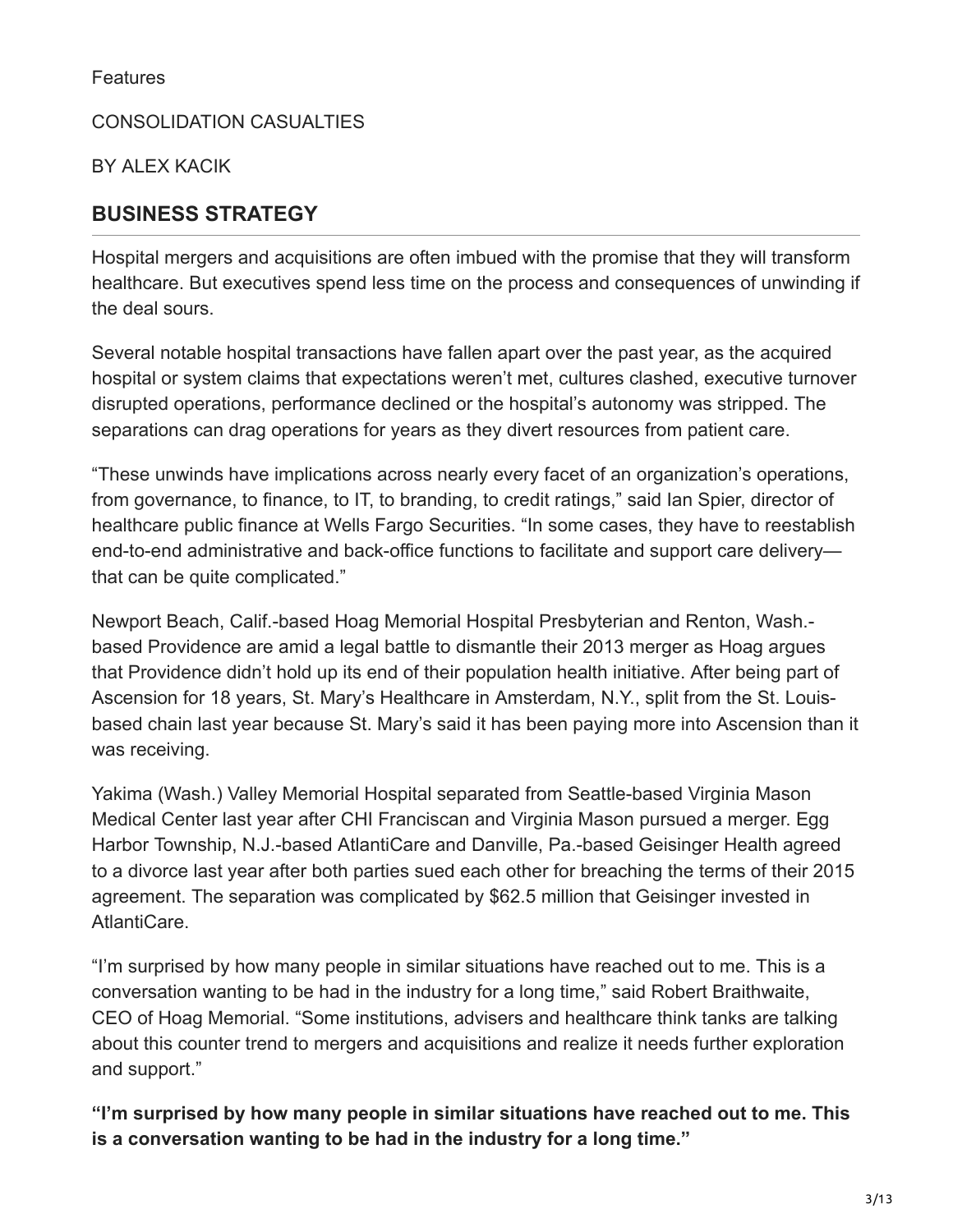

#### **THAT WAS THEN…**

**St. Joseph Health** and **Hoag Memorial Hospital Presbyterian** announce plans to merge

#### **AUG. 15, 2012**

**"Our affiliation will introduce innovative care processes** that will improve clinical outcomes, reduce the overall cost of care, and enhance the healthcare experiences of all members of our community."

**Dr. Richard Afable,** then-president and CEO of Hoag Memorial

#### **…THIS IS NOW**

**MAY 17, 2021**

**"Rather than getting closer to the community** and achieving our population health objectives, that vision got farther away. Providence's perspective is national and ours is in Orange County."

**Robert Braithwaite,** CEO of Hoag Memorial Presbyterian Hospital

#### **SHOW ME THE MONEY**

Most hospitals that joined a larger system generated more revenue but didn't become more efficient, Modern Healthcare's analysis of Medicare cost reports from 2013 to 2019 shows.

Hoag Memorial Hospital, for instance, saw its estimated operating revenue per day increase 29.2% from 2015—two years after it merged with Providence—to 2019. But its average operating expenses per day rose 34.1% over that span, dropping its average operating income per day 19.3%. Meanwhile, its full-time equivalent employees per average occupied bed rose from 5.99 to 6.75 from 2015 to 2019.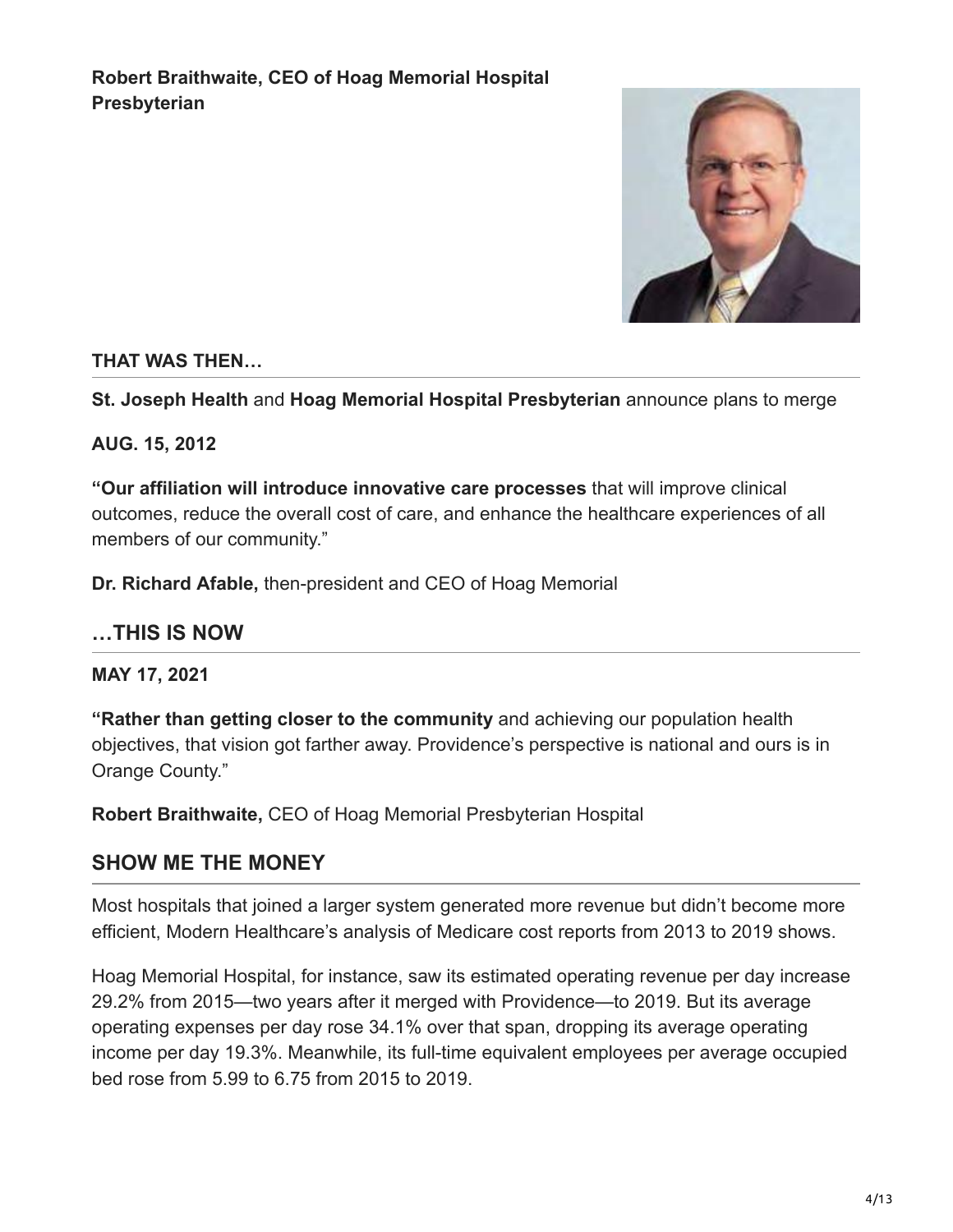Although Medicare cost reports do not capture all of a hospital's data, they can provide general estimates of financial health. Cost reports are audited by the hospitals, and not a third party like annual earnings reports. They exclude physician practice metrics and systemwide measures, among other data. Modern Healthcare used 2013 as a baseline because the Medicare cost reports' format changed that year.

Modern Healthcare's analysis supports other research that found mergers yield minimal cost savings. Supply chain spending, for instance, only dropped about 1.5% after hospitals merged, which represents only about 10% of what is typically claimed for a merger justification, according to a University of Pennsylvania Wharton School working paper that analyzed hospital supply purchase orders from 1,200 hospitals from 2009 to 2015.

"People are beginning to understand that mergers don't bring about cost reduction," said Lawton Robert Burns, professor of healthcare management at the Wharton School, who wasn't affiliated with the study, noting the recent decline in M&A transactions as executives are being more careful.

Acquired hospitals typically pay what's essentially a tax to support the system's central office, said Dan Higgins, a partner at Dentons who is legal counsel for Hoag. Ideally, those centralized support offices produce more efficiencies than their cost to maintain them, he said.

"We have been paying an enormous amount, and what are we relying on them for?" Higgins asked. "The answer is fundamentally nothing."

Providence frames it differently. Providence helped Hoag build up its medical group, diagnostics, ambulatory surgery centers, orthopedic services and mental health offerings, said Erik Wexler, president of operations and strategy for the 51-hosptial system's southern footprint. The system also deployed the Epic electronic health record platform across Hoag's network, he said.

"If someone says nothing in population health improved, that wasn't the case," Wexler said. "Their improvements in quality and patient satisfaction have exceeded their own care standards, which illustrates the benefits of being together."

The court proceedings won't change day- to-day operations with Hoag, Wexler said, lauding the hospital and its medical staff. But it may slow long-term initiatives, he said.

**"If someone says nothing in population health improved, that wasn't the case. Their improvements in quality and patient satisfaction have exceeded their own care standards, which illustrates the benefits of being together."**

**Erik Wexler, president of operations and strategy at Providence**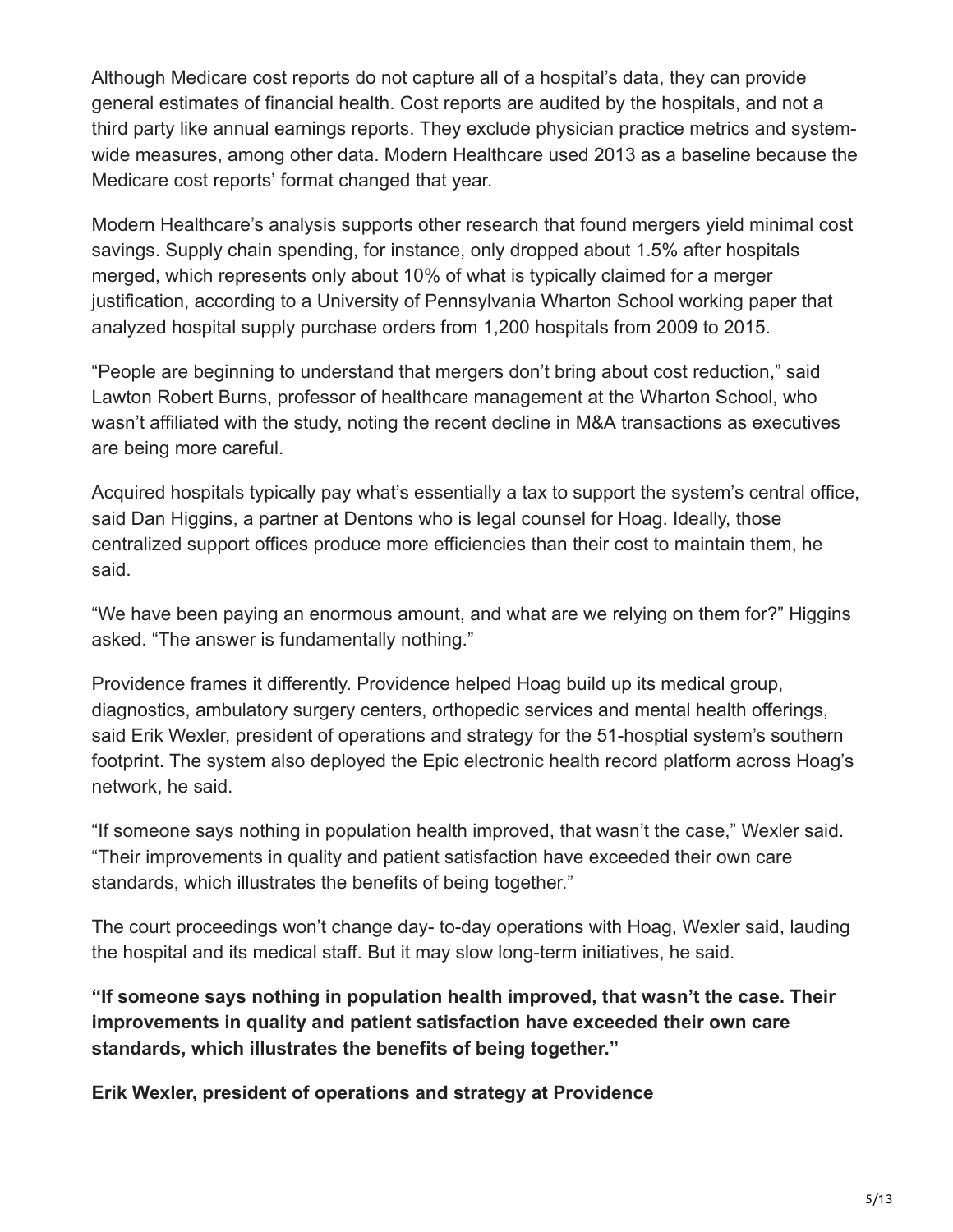

#### **Due-diligence considerations**

M&A advisers offered several recommendations on how to best handle proposed transactions:

**Transparency:** Hospital executives should tell their teams how organizational structures would change if the deal goes through, including direct reports and goals of department committees. They should also tell the community why they would merge and what would change.

**Unwinding provisions:** Include how assets would be divided in the event of a breakup to try keep matters out of the courts.

**Culture:** Identify cultural differences between the two organizations related to how they work with physicians, daily workflows and strategic goals, among other issues.

**Integration plan:** Set a timeline and process for integrating service lines, executive/staff positions, back-office operations, vendor/payer contracts and IT systems.

**Alternatives:** Explore strategic options like joint operating agreements that could yield many of the same efficiencies without a change of control.

Source: Modern Healthcare reporting

"It may slow down other innovative opportunities because the parties are waiting to learn about what the court feels," Wexler said. A trial date is set for April 2022.

Higgins said the cultures didn't align either.

Hoag requested to change bedside monitors so that it would alert the nurses station when vital signs were off, rather than wake the patient, Higgins said. Hoag couldn't get Providence's approval because it "wasn't part of Providence's program," he claimed.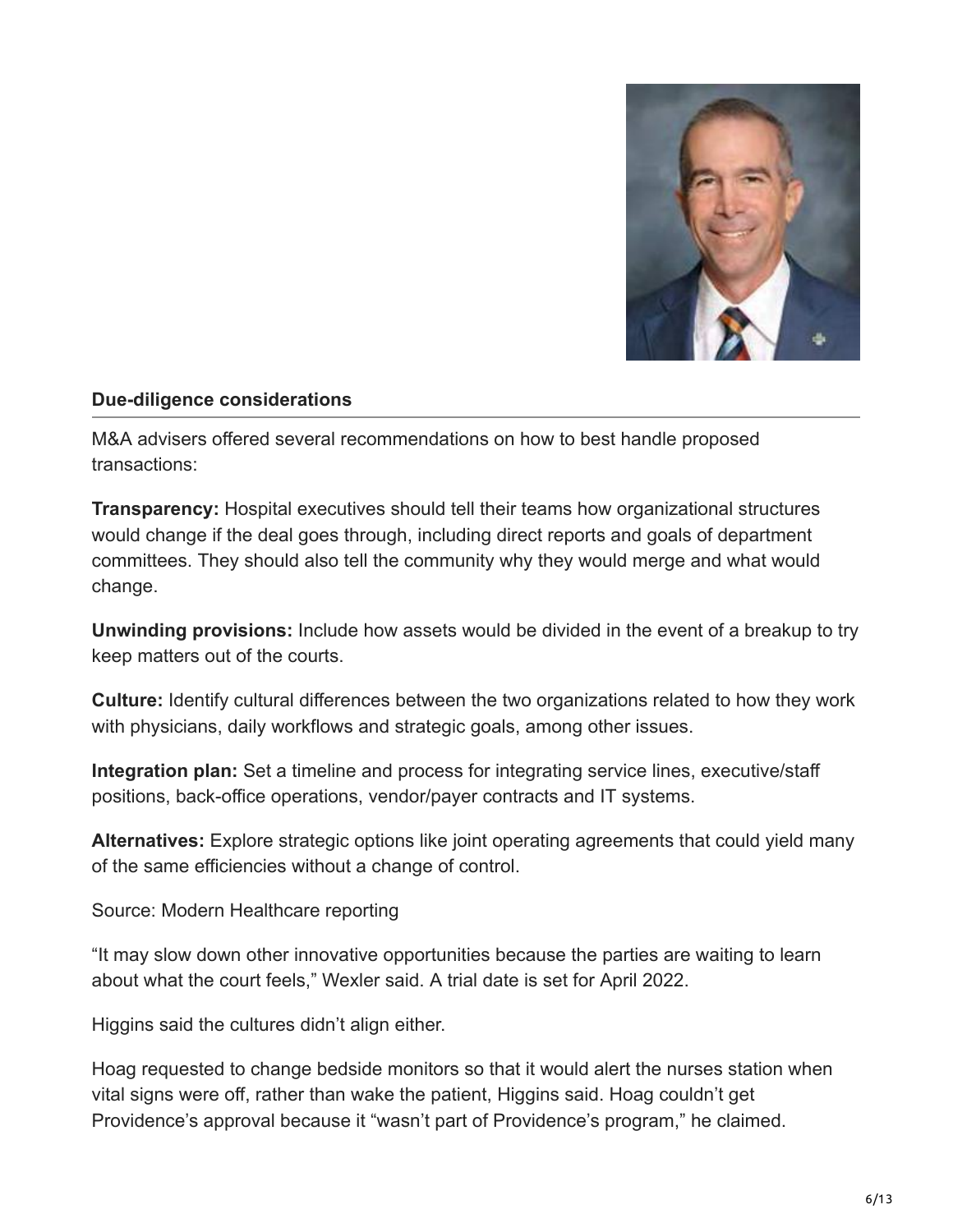"It was one of a thousand pin pricks where the corporatized parent wouldn't allow a financially well-endowed, fastmoving hospital to do what it needed at the physician level," Higgins said.

"Decision-making was so far removed from the community, it was a hindrance to community care," Braithwaite said. "There's an undermining of the commitment to the level of service and quality for the purpose of strengthening the financials at Providence. It felt counterdirectional and certainly counter-cultural."

Wexler rebutted the claims that Providence stripped Hoag of its authority, saying that "nothing could be further in the truth." There are corporate offices in Irvine, he noted, adding that it is "really unfortunate Hoag is trying to pull apart a system of care that's all within a 20 mile radius."

Providence acquired St. Joseph Health in 2016. At that point, all of Providence's focus was on improving St. Joseph's financials and it tabled its population health initiative with Hoag, Braithwaite said.

Providence's operating income declined \$536 million from 2015 to 2016, posting 1.4% and -1.2% operating margins, respectively. The group of Orange County, Calif., hospitals, including Hoag, helped mitigate losses incurred at Seattle's Swedish Health— which Providence acquired in 2012—and Providence's Los Angeles operations. Hoag's operating margin exceeded 5% from 2015 to 2019, according to the Office of Statewide Health Planning and Development data. Southern California represents more than 30% of Providence's operating revenue. That share increased from 29% in 2018 to 32% in 2020.

Hoag accounts for less than 6% of Providence's operating revenue, Providence said in its 2020 earnings report. But that's an oversimplification, said Nathan Kaufman, founder and managing director of the healthcare consultancy Kaufman Strategic Advisors.

"Hoag is such a significant part of Providence's financial performance, but they don't have a say commensurate with that," he said.

#### **SIZING UP SCALE**

Expense growth outpaced or mirrored revenue growth at three of the four hospitals

### **THAT WAS THEN…**

**AtlantiCare** and **Geisinger** sign a definitive agreement to merge

### **May 27, 2014**

**"Geisinger is a national model for innovation and value** that is on the leading edge of transforming healthcare, and we are pleased and excited to enter into this definitive agreement,"'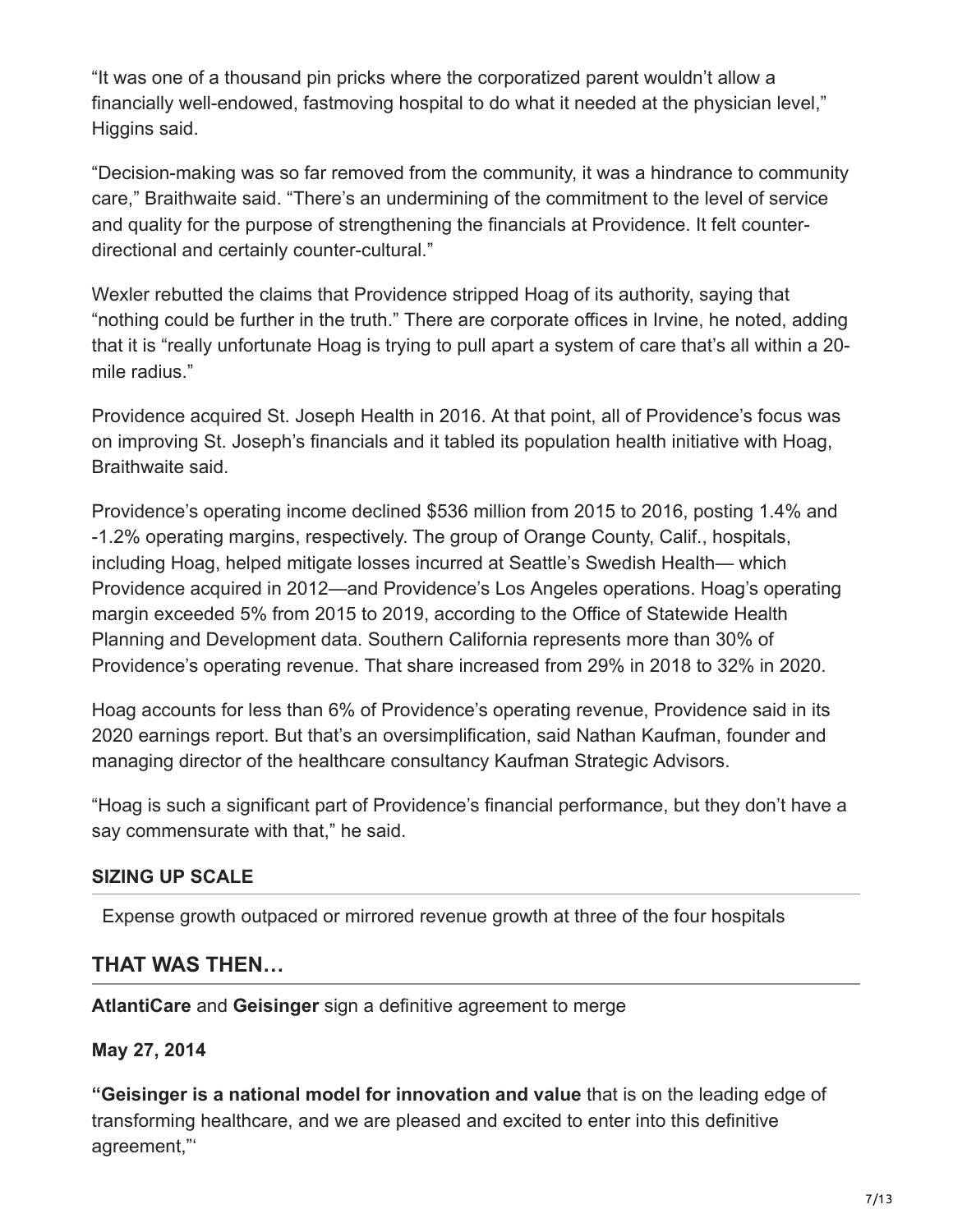### **…THIS IS NOW**

#### **Jan. 23, 2020**

**"Michael Charlton, AtlantiCare's chairman** and a member of Geisinger's board, breached his fiduciary duty to Geisinger and was aided and abetted by AtlantiCare's CEO, Lori Herndon."

**Geisinger** alleged in a complaint filed in a Pennsylvania federal court

Modern Healthcare analyzed to try to gauge why they sought to leave their parent systems.

"These systems are not put together to really cut costs or improve quality or for other reasons that CEOs explicitly say," said Wharton's Burns. "They are put together to grow."

St. Mary's Healthcare increased its average estimated operating revenue per day 25.4% from 2013 to 2019 while still a part of Ascension. But its operating expenses rose 32.2% over that span.

AtlantiCare Regional Medical Center, the health system's flagship hospital, was the exception. The estimated operating revenue per patient day was nearly double its expense growth from 2013 to 2019, increasing 26.4% and 14.9%, respectively.

Yakima Valley Memorial, which separated from Virginia Mason Medical Center last year after CommonSpirit Health's CHI Franciscan and Virginia Mason pursued a merger, saw its estimated operating revenue per day grow 47.9% from 2013 to 2019, falling short of its 71.9% increase in expenses.

"One reason for dissolution of some mergers is about access to reproductive services when the parent (company) is affiliated with a Catholic health system. Clearly, that was a factor in Yakima Valley and potentially one with Hoag," said Bill Kramer, executive director for health policy at the Purchaser Business Group on Health.

 Looking further back, the \$1.3 billion bankruptcy of Allegheny Health, Education and Research Foundation in July 1998 was, at the time, the nation's largest not-forprofit dismantling. The system, which grew from \$195 million in revenue in 1986 to \$2.1 billion in 1997, became overleveraged as it picked off a series of horizontal and vertical deals while reimbursement from major payers contracted. University of Pennsylvania Medical Center pulled some residencies out of Allegheny as a defensive strategy, which compounded matters. The rift between now-Highmark Health and UPMC persisted for decades.

"We are a trendy industry and people bought the value-based care myth, the population health myth and the scale myth," Kaufman said. "When you add the conflict of many of the advisers making money on these deals, you end up with this stuff."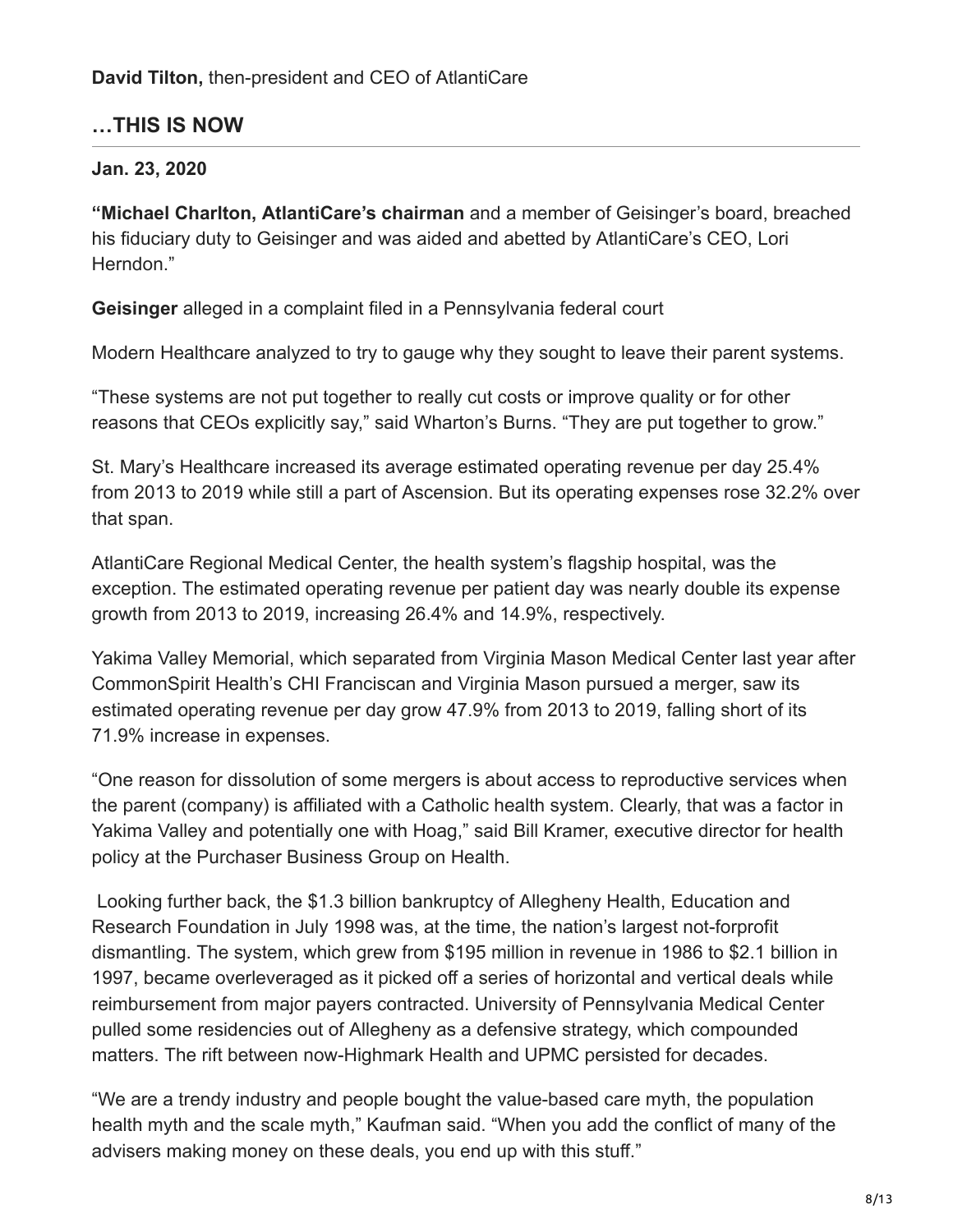UC San Francisco and Stanford merged in 1997, expecting to yield \$256 million in savings over three years by pooling resources and increasing bargaining power. Instead, the combined entity lost \$86 million in 1999, when the merger officially dissolved. Executives blamed lower reimbursement levels and culture mismatches.

"You could say that failed deal catalyzed Sutter (Health)," said Jeff Goldsmith, founder and president of healthcare consultancy Health Futures. "Markets were permanently altered."

A report that Goldsmith co-authored when he was at Guidehouse found that scale didn't guarantee better financial results. Some of the largest hospitals' expenses grew by 3 percentage points faster than their revenue from 2015 to 2017, according to the consulting firm's analysis of 104 highly rated health systems. That led to a combined \$6.8 billion erosion of earnings, a 44% reduction.

"These big deals are really fragile because they rest on such a narrow political base," Goldsmith said. "If there are not tangible benefits to the clinical workforce, middle management and patients, stress arises and the organization cracks."

Politics, egos and operational efficiency can all get in the way. There is often significant internal and external pushback when jobs or services are cut. Some doctors or executives refuse to budge. Systems may lack the expertise to properly identify what needs to be consolidated.

"One of the biggest things that does not happen is consolidating services," said Lyndean Brick, CEO of healthcare consultancy Advis. "When you are unwilling to do that, you are not going to improve quality and cost. That can absolutely be a tipping point."

Blaming culture is a convenient, and ambiguous, curtain to hide behind, Brick said.

"It means we didn't do things that we could've done like eliminate redundant executives to lower costs," she said. "Certainly a lot of ego is involved, which can be the undoing, although it's never the stated reason."

Unwinding provisions in final M&A agreements are becoming more common as executives see other mergers fail. There will be "out clauses" related to certain unmet performance or financial thresholds. But they are relatively rare, and certainly not in every merger agreement, observers said.

"There is the thrill of the kill of getting to the finish line and not a lot of attention is spent on integration," said John Washlick, a shareholder at the law firm Buchanon Ingersoll & Rooney. "There have been situations where I asked for an integration plan, and it was never produced."

# **HARD TO UNWIND**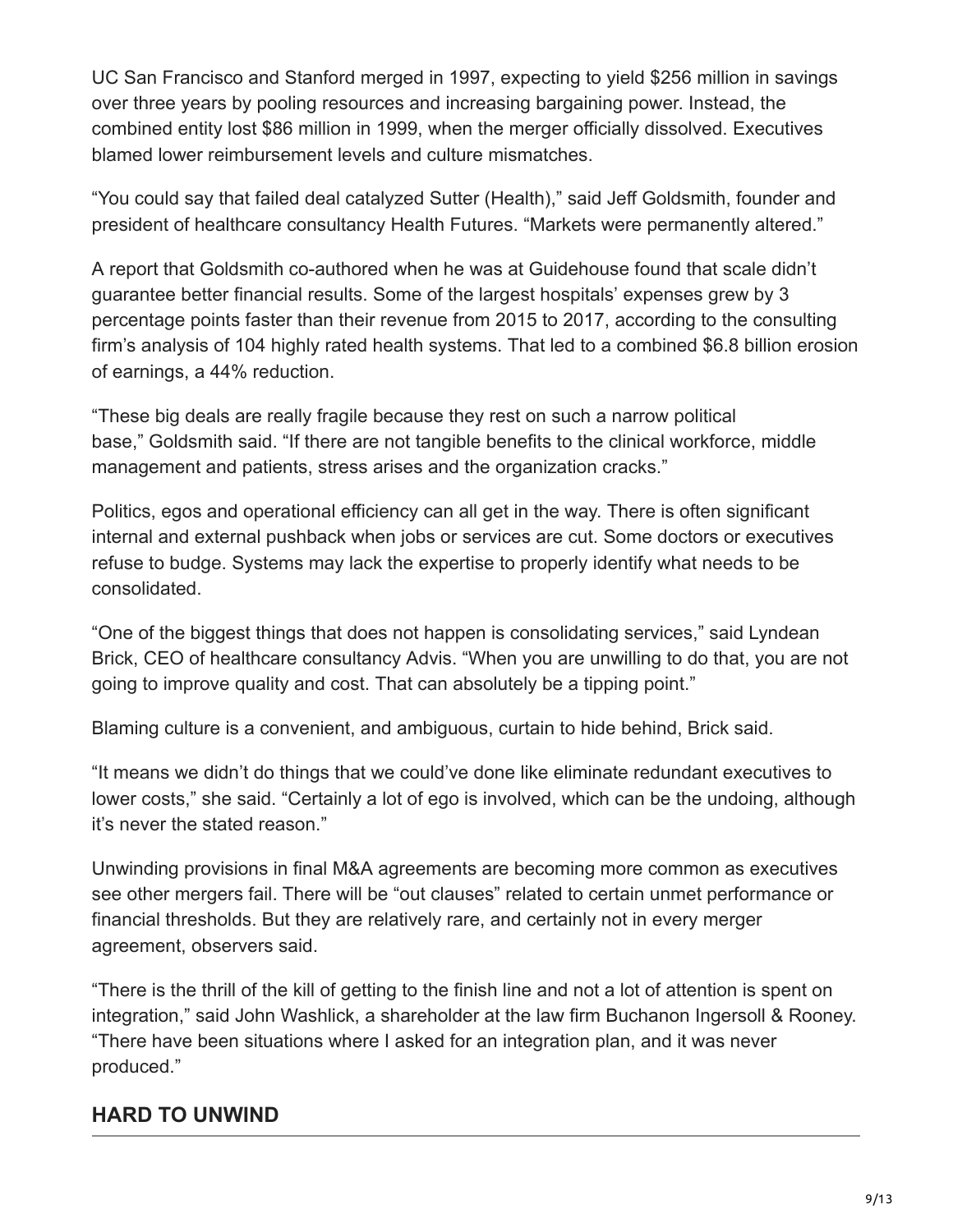Mergers are inherently disruptive. Executives often wait to disclose they are discussing a merger because it triggers job security concerns. But the lack of transparency can also cause anxiety.

"It's almost like, 'we'll deal with that when we get there.' Then they get there, and all these problems are brewing and fester in each separate hospital," Washlick said.

More deals are coordinated largely between CEOs, even when management teams and governing boards are less enthusiastic about the transaction, experts said.

"Post-transaction decision-making is a critical aspect of all these mergers," said John Fanburg, chair of healthcare law at Brach Eichler, adding that the smaller hospital or system's control is often muted. "There's an economic incentive to hear what they have to say, but 'it's our money and we call the shots.' "

By design, merger agreements can make it very painful and create significant disincentives to unwind the relationship, Wells Fargo's Spier said.

"If you make the off-ramp too easy, you may never achieve initial integration," he said. "It may be a combination in appearance only."

### **MERGER INDIGESTION**

Hoag Memorial Hospital Presbyterian and Providence hoped scale would yield synergies. But after the merger, expenses kept pace with operating revenue, and labor costs proved difficult to control.

### **REVENUE VS. EXPENSES**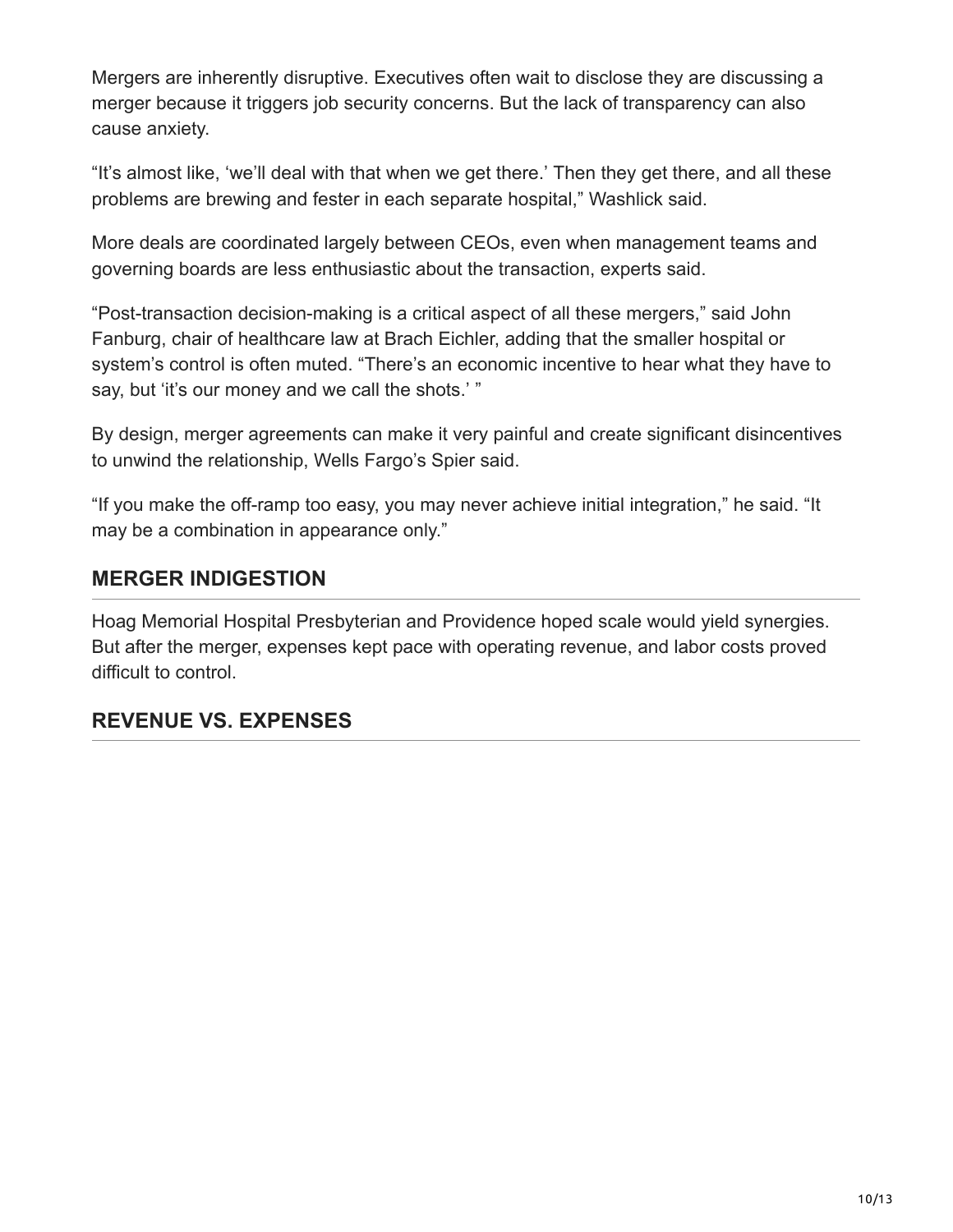

\* Average per day in the reported fiscal year

### **FTEs PER ADJUSTED OCCUPIED BED**

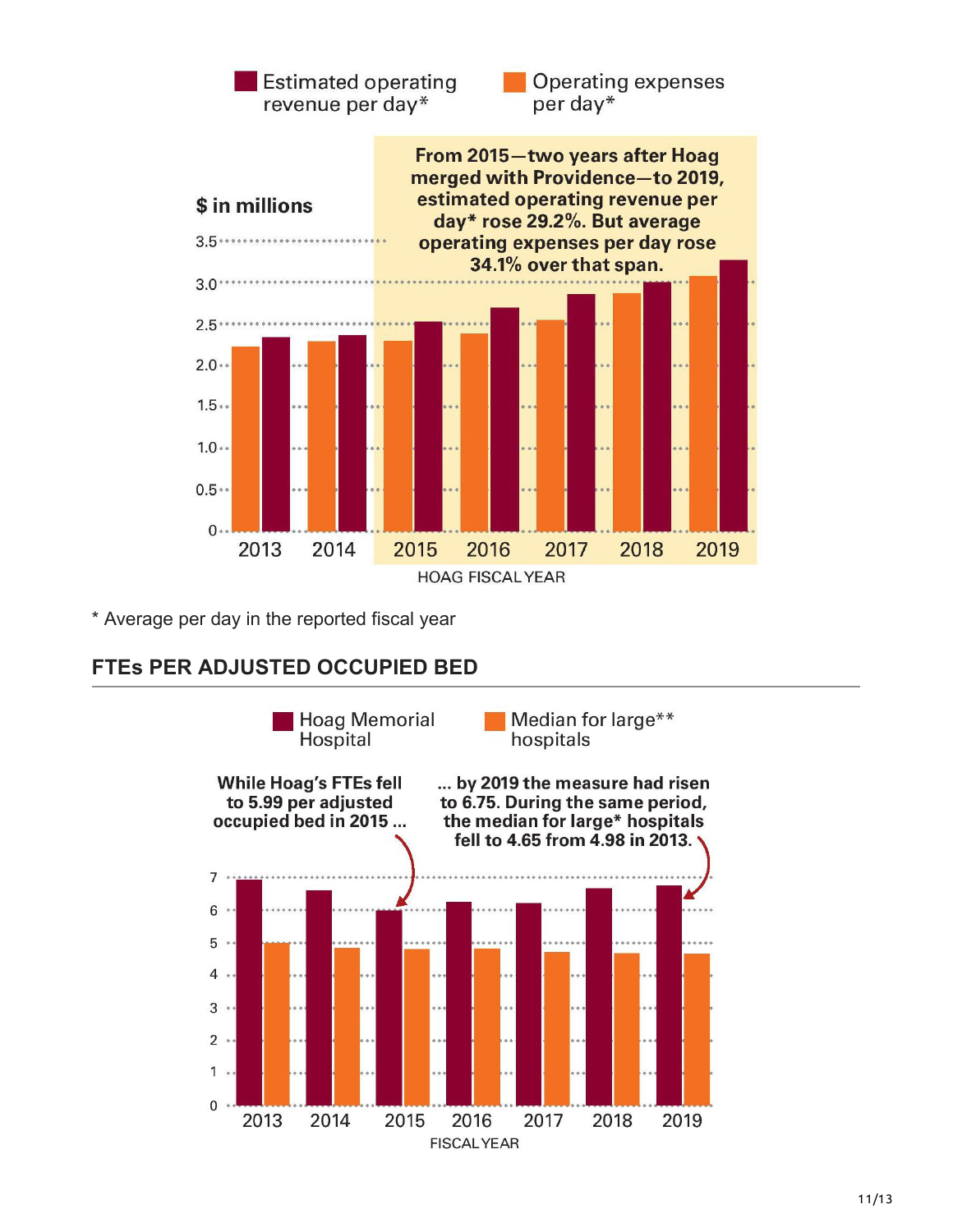\*\* Large = non-teaching acute-care hospitals with more than 250 acute care beds

### **Notes**

Estimated operating revenue from cost reports is derived from a formula created by Healthcare Management Partners with Modern Healthcare: net patient revenue + (other income – (contributions + investments + government appropriations)).

FTe per adjusted occupied bed calculated using a formula from the Flex Monitoring Team, flexmonitoring.org

Source: Data is from CMS cost reports, which are self reported by systems and hospitals

### **"Folks are seeking a model that allows them to achieve many or most of their strategic goals without necessarily fully integrating or ceding control."**

### **Ian Spier, director of healthcare public finance at Wells Fargo Securities**

Hospital executives continue to point to "synergies" to justify mergers.

A study commissioned in 2019 by the American Hospital Association found that acquired hospitals saw a 2.3% reduction in operating expense per admission from 2009 to 2017. Although academics questioned the integrity of the study, pointing to evidence to the contrary.

In a presentation for the J.P. Morgan Healthcare Conference in January 2019, Baylor Scott & White said its 2013 merger between Baylor Health Care System and Scott & White Healthcare has resulted in more than \$700 million in savings— exceeding its \$657 million target. The bulk stemmed from supply chain followed by managed care. Still, research shows, savings don't often translate to lower prices.

"Economists always say that consolidation results in higher prices. The answer is, you bet," Kaufman said. "But without the higher prices, certain hospitals probably wouldn't have survived or retained their doctors—that's the other side of the equation."

# **M&A REBOUND**

Even though some deals are unwinding, they aren't expected to meaningfully slow M&A activity. Pent-up demand from a relatively quiet 2020 is expected to boost hospital transactions this year and into 2022, industry observers said.

There were only 79 announced hospital deals in 2020, partly due to the COVID-19 pandemic, Ponder & Co. found. That was down 25% from the trailing 10-year average and the lowest annual tally since 2009, although volume rebounded in the fourth quarter. Still, the number of deals that are unwound pale in comparison to the announced transactions every year.